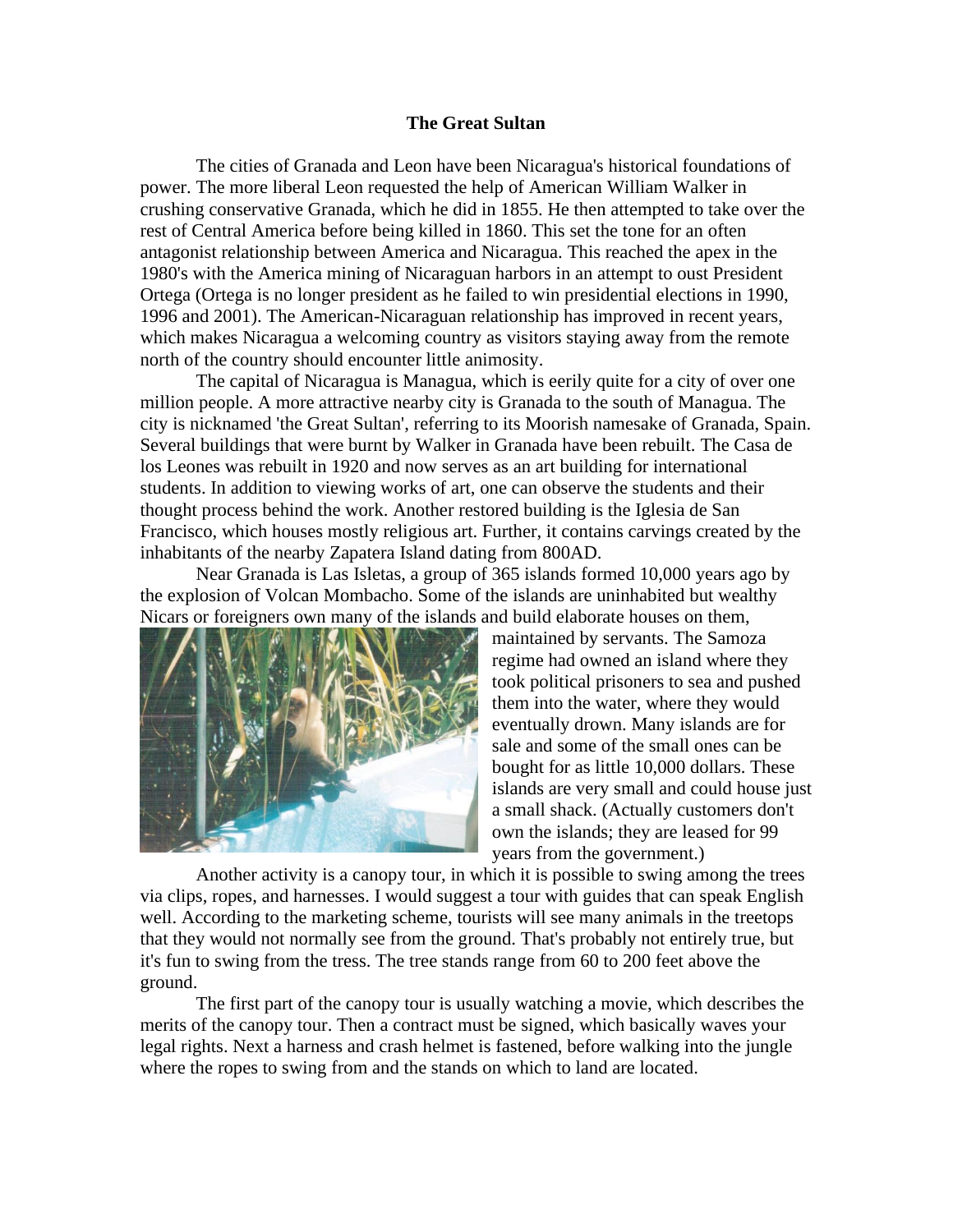The guides describe what to do in order to swing from the trees. Most guides are deliberate and make sure everyone is clipped on to a rope. A set of gloves, which are necessary to avoid burns from the rope, should be worn. The process to follow after jumping off the stand is to kick your feet out, hold the harness with the left hand, and then loosely hold onto the rope with the right hand. To brake, grab the rope with the right hand. It is also necessary to keep the right hand back on the rope as getting too close to the pulley might result in going sideways.



One of the guides will go first and then it is the visitors turn. While flying on the rope the guide will make one of three motions. The first motion is with the back of his hands toward you with his fingers bent in to indicate don't brake as much. The second motion is one hand out like a traffic cop, indicating to begin braking. The last motion is both hands out in the stop position with a look of terror, which indicates brake immediately.

There are several other entertainment possibilities in Granada. A

festival on the east side of Parque Colon in the city center occurs every Saturday night. The festival brings together a variety of ages, including many young children who sell everything from Chiclets to cigarettes. The festival is outdoors and is similar to a block party, as there is music, refreshments and dancing. Clubs such as The Volcano are a place to dance and a good indication of how young Nicars spend their Friday night. The city is also located next to Lago de Nicaragua but the water is polluted here and the beaches are just average.

A good day trip from Granada is the city of Masaya, just ten miles north. Masaya

is a city that is known for artisans and attracts many visitors to its markets. The city is recovering from a July 2000 earthquake that killed 30 and destroyed many of the old buildings. One restored area is the Mercado Viejo which is the main crafts market in the city. This particular market is very clean and has more of the upscale artwork. Much bigger and dirtier is the municipal market, which is less artsy but has a wide variety of goods. This market is usually very crowded and can get to be extremely hot.



In addition to the markets, there are other sights in Masaya. Climbing up a hill to the north of the city is the century-old fortress called Coyotepe. This was also used as a prison at one time and due to its lack of sunlight and dreary appearance, it would be an unappealing residence. Roberto Clemente Stadium is in western Masaya. Clemente is popular here even though he was actually born in Puerto Rico. While playing for the Pittsburgh Pirates he collected his 3,000th hit on the final day of the baseball season in 1972, but tragically died in a plane crash on December 31, 1972. However, some